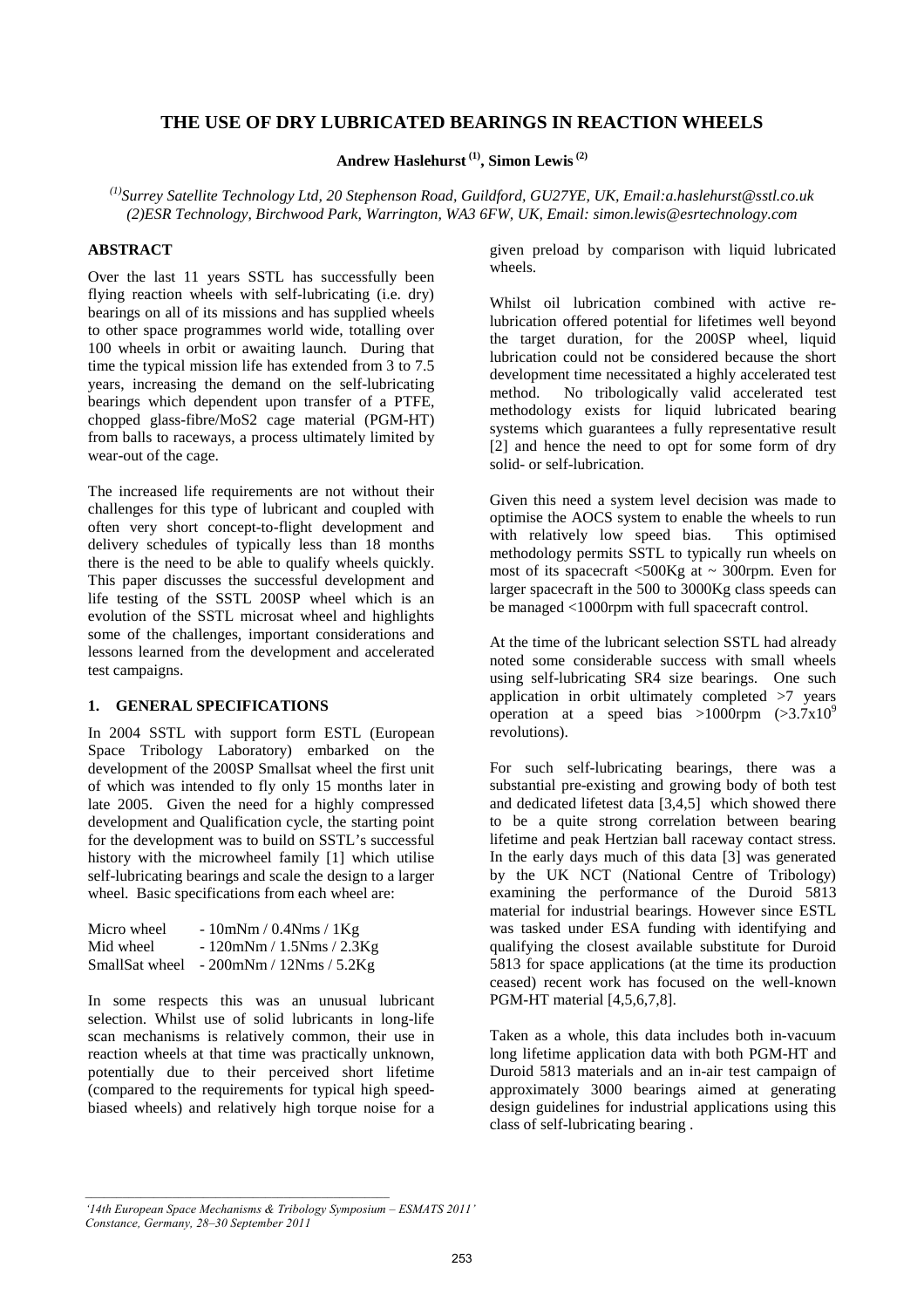The graph presented in Fig 1 shows the relationship between preload and life which comes from experimental data from tests and predictions from design analysis.



*Figure 1. Lifetime V's Hertzian stress for PGM-HT / Duroid also showing 200SP wheel test durations* 

For solid lubricated bearings it is usually accepted that acceleration of the test by increasing speed can be justified without significant impact on the overall wear behaviour. However given the above relationship an accelerated test methodology was defined which accelerated test by a combination of both speed and increased preload [7]. This methodology was adopted for test with wear some care needs to be taken in the treatment of constant speed operation and period of acceleration/deceleration.

The original 200SP required life target was  $2.78x10^9$ revolutions (including ECSS margins), which based on the experimental data shown in Fig 1 seemed achievable with self lubrication bearings being between the two trend lines from the industrial design guide and actual test data in a space-related applications (note some of these tests were suspended early due to fulfilment of the test requirement and were not at endof-life). Shortly after starting the wheel development ESA contracted SSTL to build the Giove-A spacecraft on which the 200SP wheels would be baselined. The target life remained since the wheel is a generic product but reflecting the achievable revolutions from the life tests which did not achieve this target, the GIOVE-A wheel speeds were reduced early in the mission from a nominal 1875rpm to ~500rpm equivalent to a total mission requirement of  $\langle 800x10^8 \rangle$ revolutions, which was intended to cover all foreseen life operations for the 27 month mission, with the applicable ECSS safety factors.

## **2. DEVELOPMENT BACKGROUND**

During the main 15 month development 2 life test wheels were run. The first known as the Life Test Model (LTM) Fig 2, which consisted of a flight bearing assembly with elevated bearing preload and inertia which was run at 5 times nominal flight speed to gain confidence in the bearing design quickly while the electronics and wheel architecture matured.



*Figure 2. LTM in thermal vacuum chamber, (inertia disc removed)* 

The second was a full flight standard wheel known as QM1 and shown in Fig 3, which was preloaded to correct flight values and was just run at increased speed to qualify the wheel.



*Figure 3. QM1 in thermal vacuum chamber* 

Both LTM and QM1 wheels reached end-of-life, the onset of which was caused by excessive cage wear in one of the bearings before completion of the generic target revolution durations. However both wheels achieved the minimum required number of revolutions for the Giove-A mission as shown in Fig 1 and on the strength of which the flight on Giove-A was agreed.

It was concluded that improvements to the cage design to increase the lifetime were feasible. Ball-to-cage and cage-to-land contact results in wear which limits the life of the cage. If the contacting forces and frequency of contact could be reduced by optimising the design of the self-lubricating cage, then longer lifetimes could be achievable. Given the goal of a longer Qualified life, 3 years after the successful launch and operation of the wheels in orbit on Giove-A a 3rd wheel (QM2) was developed and tested.

The purpose of QM2 was to permit implementation of lessons learned during the previous development in order to attempt to increase the qualified life beyond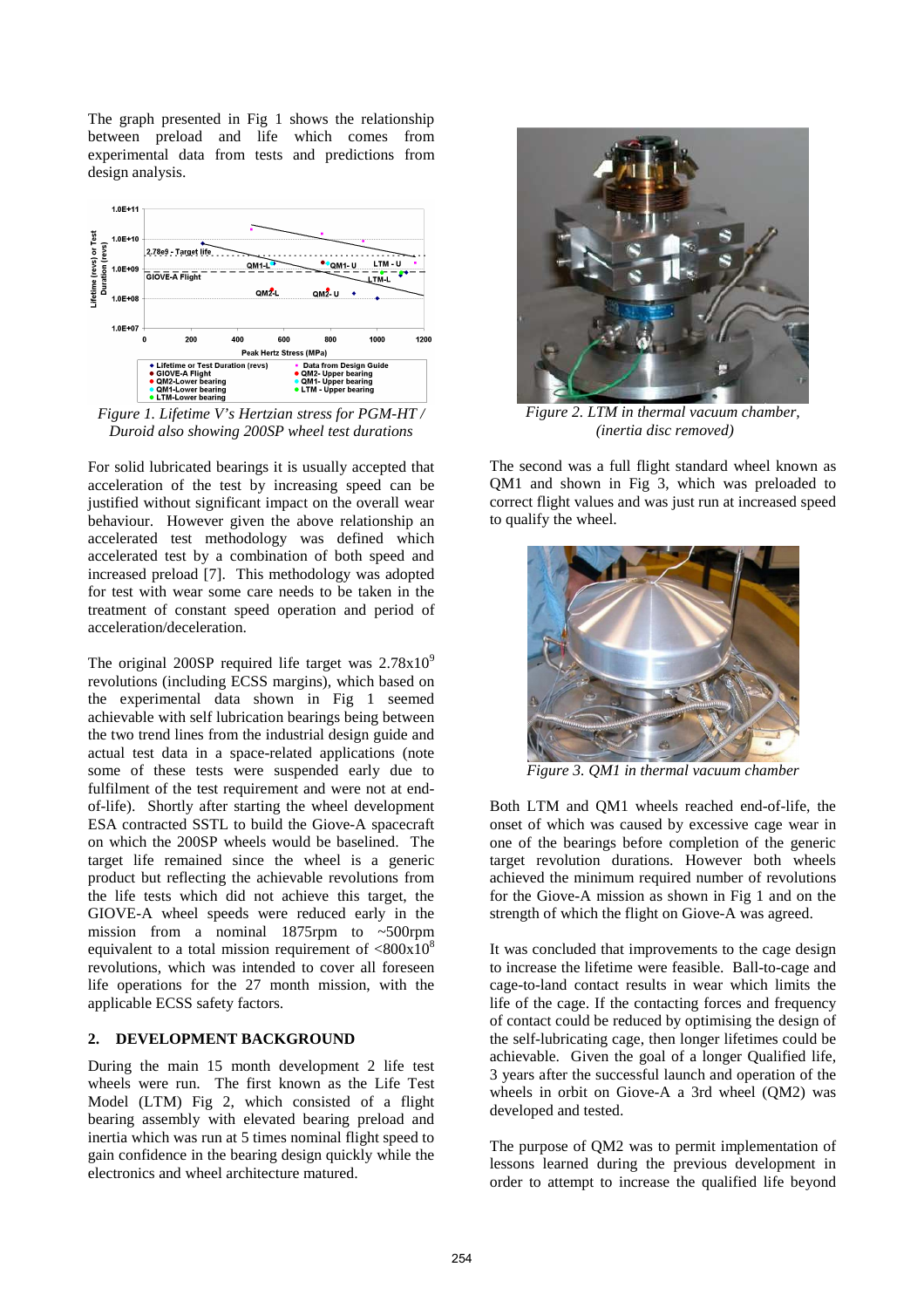that which could be demonstrated within the original development timescale. QM2 featured a further optimized bearing cage design and the test method was modified to be more representative of the typical orbital use of the wheel, albeit with a slightly increased speed and periodicity.

## **3. WHEEL DESIGN**

#### **3.1. Overview**

Fig 4 shows a section view of the 200SP smallsat wheel. The wheel consists of 4 main parts, motor (outer rotor design housed above the main bearings), bearing assembly (integral structural preload system with inner rotating bearing design), drive electronics (imbedded within the wheel for compact design and radiation shielding) and structure.



*Figure 4. 200SP Smallsat wheel section view* 

The 200SP is based upon a compliantly preloaded pair of relatively thin-section SEA40 bearings fitted with PGM-HT self-lubricating cages. The bearing system is supplied, assembled, and pre-characterised by ESTL as a deliverable bearing cartridge sub-assembly.

The total rotor mass supported by the bearings (including all rotating elements, shaft, inertia disc, bearing inner rings etc) is  $\sim$ 2.665kg and the total moment of inertia of this rotating mass about its rotational axis is  $\sim 0.0229 \text{kgm}^2$ . Due to this mass, the upper bearing of the wheel assembly is subjected (in 1g) to an elevated bearing load (combination of preload plus part of 1g shaft weight), whereas the load on the lower bearing is reduced below the nominal preload.

## **3.2. Bearing preload**

In order to keep the bearing torque losses low over the range of operational temperature, the preload of the bearings in the bearing cartridge is set relatively low and a thermally active semi-rigid housing is used which provides compliant preload without sliding of bearing rings and tends to minimise this preload under the nominal thermal conditions. The semi-rigid housing is a novel concept manufactured from one piece of material with a matrix of angular slots configured to provide an effective preload spring stiffness of  $~5N/micron.$ 

The bearings in the cartridge assembly are spaced apart in a back to back configuration which due to their size

provide a good stability of the wheel keeping the first frequency >200Hz. The nominal flight preloaded is ~35N which equates to peak Hertzian contact stress ~750MPa. Due to what could be conceived as a low preload (for this mass of wheel) required to maintain the life capability Fig 1, shaft deflection under vibration needs to be managed and the design utilises 3 Vespel snubbers to limit shaft travel under launch vibration. The snubber function can be clearly seen during vibration testing where the onset of snubber contact severely attenuates the responses at the first resonant mode.

The preload for the LTM was increased to  $\sim 82.5N$  to allow quicker qualification due to the correlation of the PGM-HT material contact stress and life, Fig 1. This higher preload combined with the 1g axial load means an on-ground peak Hertzian contact stress in the upper bearing of ~1104MPa. The preload could not be increased much beyond this level because at stresses around 1200MPa or more PGM-HT becomes ineffective as a lubricant..

#### **3.3. Bearing cage selection**

The design of a cage is a partly intuitive and experimental process in which analysis and established design rules must be supported by a suitably representative test programme. In standard configuration the SEA40 bearing has 29 balls, and the initial design of PGM-HT cage used an Inner Race Riding (IRR) cage with conventional cylindrical ball pockets (a so-called hole-hole-hole (HHH) cage). However an initial set of off-line high-speed screening tests in both horizontal and vertical axis operation showed this initial cage became unstable and generated large torque noise at high speed >4000rpm.

The bearing cage was re-designed using CABARET (ESTL bearing analysis code) and experience from other solid-lubricated systems where introduction of alternate slightly elongated ball pockets has been shown to improve stability by allowing more 'free' movement of the some balls. A 24 ball outer race riding (ORR) hole-slot-hole (HSH) cage design was generated and this was shown in test to produce lower torque noise. This design was then carried forward to the LTM and QM1.

During the QM2 development 4 more cage designs were developed and subjected to screening tests. It was decided to keep the ball complement fixed at 24 so as not to effect the vibration qualification/load capacity of the wheel. Initial lessons learned from the testing of LTM and QM1 were fed into the design and selection process and a number of parameters were explored experimentally:

- Form of the cage roundness
- Thermal treatment of the cage
- Land to cage clearances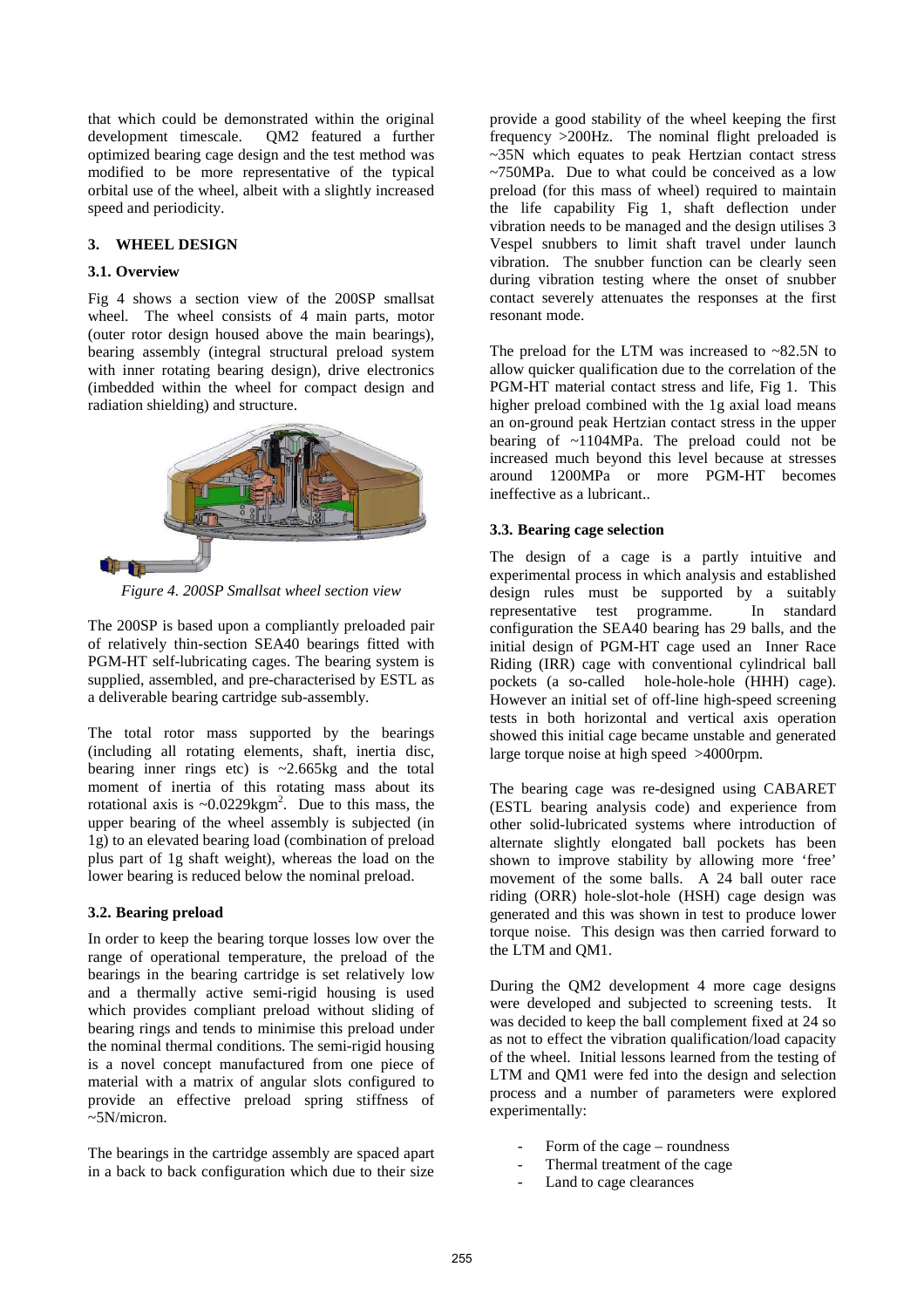- Hole size / pocket spacing
- Riding position stability over life

The following cages ORR-HSH, ORR-HHH, IRR-HSH, and IRR-HHH were selected for screening test to see if small changes improved the design.

Note that at this time the recent findings concerning PGM-HT material shrinkage and thermal strain behaviour were unknown and in common with all cages at the time no thermal pre-conditioning was initially proposed for the cages and initial cage designs were in danger of providing insufficient clearance to accommodate the variability of CTE ultimately discovered [9,10,11].

However there were some preliminary indications of material stability issues for cages of this relatively large size and thin section and therefore a 24hr heat treatment at 140°C was introduced during cage manufacture. A greater cage/land clearance allowance was also permitted to accommodate thermal strains and the manufacturing process was modified to accommodate expected anisotropy of the PGM-HT with respect to CTE.

#### **3.4. Bearing cage screening tests**

Fig 5 summarises the mean torque evolutions for the relatively short duration screening tests together with from earlier (2004) screening tests and testing of an additional QM1 cage design which included heat treatment. As can be seen, most cages were similar in terms of torque behaviour versus test duration (no. of revs). Pre-and post-test cage mass measurements also showed minimal wear. The specific mass loss per bearing rev or each cage type showed in order of least mass loss ORR-HSH>IRR-HHH>ORR-HHH>IRR-HSH.



*Figure 5. Bearing cage screening test mean torque* 

During dis-assembly of these test bearings, evidence of contact on both riding AND non-riding cage surfaces was discovered. The pattern of light polishing shown in Fig 6 should not be possible for the nominal geometry assuming the cage remains rigid and round (note in the bearing the outer race is relieved).



*Figure 6. IRR-HSH Post test cage photos* 

As a general design goal, the drag forces between cage and bearing lands needs to be minimised so as to minimise the ball/cage interaction forces and frequency of collision so reducing cage wear. Despite this it is also clear that some ball/cage interaction must occur to permit transfer from cage via balls to raceways, although the high forces and wear rates resulting from cage instability should be avoided. It was hoped that during screening tests a clearly more optimal design might be identified which would be baselined for QM2.

However this was not the case; there were neither outstandingly good nor bad cage behaviours were experienced and so selection was extremely difficult. Furthermore the elevated typical operational temperature and CTE of the cage material also seems to promote higher friction and thus wear due to potential contact. Given the relatively in-conclusive cage performance data a trade-off was conducted considering the following key criteria,

- Mean torque
- Peak torque noise
- Pocket divider width
- Post test dimensional changes
- Post test mass loss
- Heritage data
- Thermal expansion

On the basis of this trade-off, the IRR-HHH-24 ball cage design with increased land clearances was selected for QM2. The main advantages seen for this design are that there is a large amount of material between pockets and the tolerance to an increase in temperature should be higher than for a corresponding ORR design as the onset of cage/land contact purely due to thermal strains and the prospect of thermal runaway or other cage misbehaviour should be much reduced.

As in the screening tests the cage material would also be thermally preconditioned at 140°C for 24 hours in vacuum prior to final machining.

## **4. WHEEL-LEVEL TESTING**

## **4.1. Overview**

Each test wheel followed a similar test campaign. Characterisation at bearing cartridge level measuring the mean low speed torque performance which was typically ~12gcm mean, ~20gcm zero-peak (without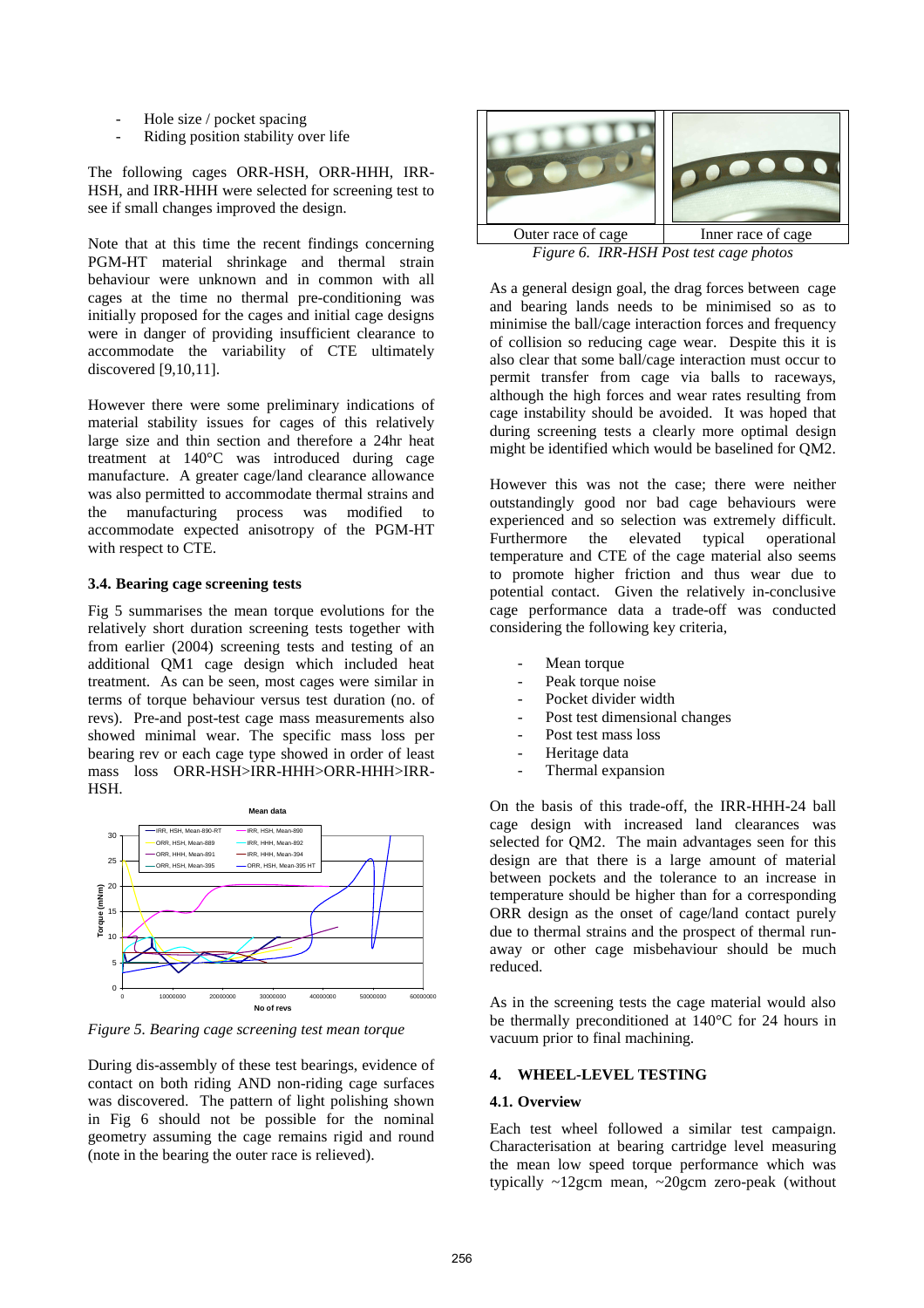magnetic detent) was followed by functional performance testing as part of the complete wheel system.

As part of the bearing pre-conditioning, all of the wheels successfully completed a vibration test campaign, with random vibration equivalent to  $\sim 17$ g rms (Z-axis) and  $\sim$ 14g rms in X and Y axes for 180 seconds.

The wheels were mounted to a kistler torque transducer throughout the life test and the torque noise constantly monitored. Note that because the entire wheel is mounted on the Kistler table, the torque measured includes the reaction torque from the bearings, magnetic cogging torque from the motor and the inertial component due to acceleration/deceleration of the rotor/inertia disc.

The life test was performed in vacuum at a nominal 20°C. Each unit was also subjected to thermal cycles at the beginning and end of the test to -40 to +60 $^{\circ}$ C nonoperational and -30 to  $+50^{\circ}$ C operational temperature extremes.

#### **4.2. LTM**

The objective of the test programme was to perform an accelerated life test with acceleration by increased speed and load, ideally at >7000rpm for a minimum duration of  $8.73 \times 10^8$  revolutions. In order to verify the torque, the speed was periodically reduced to a lower operational value and a torque reversal (several revs in each direction) performed. Given the correlation between Hertzian contact stress and life shown in Fig 1 this test would be the equivalent of the mission life including margins at nominal preload.

The test ran to 734 million revs without significant incident. There were periodic incidences of increased torque noise, however these are considered quite normal for this lubricant solution, and in all cases near nominal performance followed such excursions. Fig 7 shows the torque noise evolution over the life..



*Figure 7. LTM bearing torque evolution over time* 

The last normal torque reversal carried out at approximately 720 million revolutions showed the reversal torque and torque noise were both typical of previous tests and showed no indication of end of life. At ~731 million revolutions the vacuum test chamber

lost vacuum due to a fault and the pressure slowly increased over the following 10-15 hours. During this time there was a significant increase in the torque noise and the performance became erratic which can be clearly seen in the speed profile (the motor was controlled open loop). During this period the wheel conducted  $\sim 3x10^6$  revs before a large torque spike was observed which coincided with a rapid deceleration of wheel from 5770rpm to zero rpm in 15 seconds Fig 8.



*Figure 8. LTM speed, pressure, torque just before the LTM stopped* 

During the 15 hours some considerable wheel speed and temperature excursions were noted, with temperatures up to 120°C on the bearing cartridge itself (during inspection post test some temperature sensors had become lose so it is possible that temperatures could far exceed 120°C). When considering the ORR cage in this design and the high CTE over about 80°C the cage can theoretically contact the land. Such behaviour is indicative of a so-called "thermal runaway", when some phenomenon creates temperatures which themselves tend to feed-forward into increased temperatures, with ultimate rapid and often catastrophic failure of the bearing system.

The LTM would not re-start after vacuum was restored to the chamber. Upon inspection the LTM inertia disc was found not to rotate, a controlled dis-assembly and inspection was then conducted which found a failure in one of the bearings. The failure had occurred at approximately 94.6% of the minimum test duration.

Though the LTM did not complete its target revolutions and had significant cage wear, from the post-test inspection Fig 9, the condition of the upper bearing (more heavily loaded due to the 1g), which is the main subject of the life-test, was in relatively good condition, but significant wear can be seen from land contact it is not known if this was due to normal wear over life or just during the failure and possibly only due to the increased bearing temperatures.

The failure of the LTM appears to have been initiated at the lower bearing of the pair were the cage pockets had worn through leading to ball crowding and damage which prevented free rotation of the bearing. The lower bearing experiences a lower total load due to 1g and therefore a reduced contact stress so would be expected to last longer than the upper bearing. A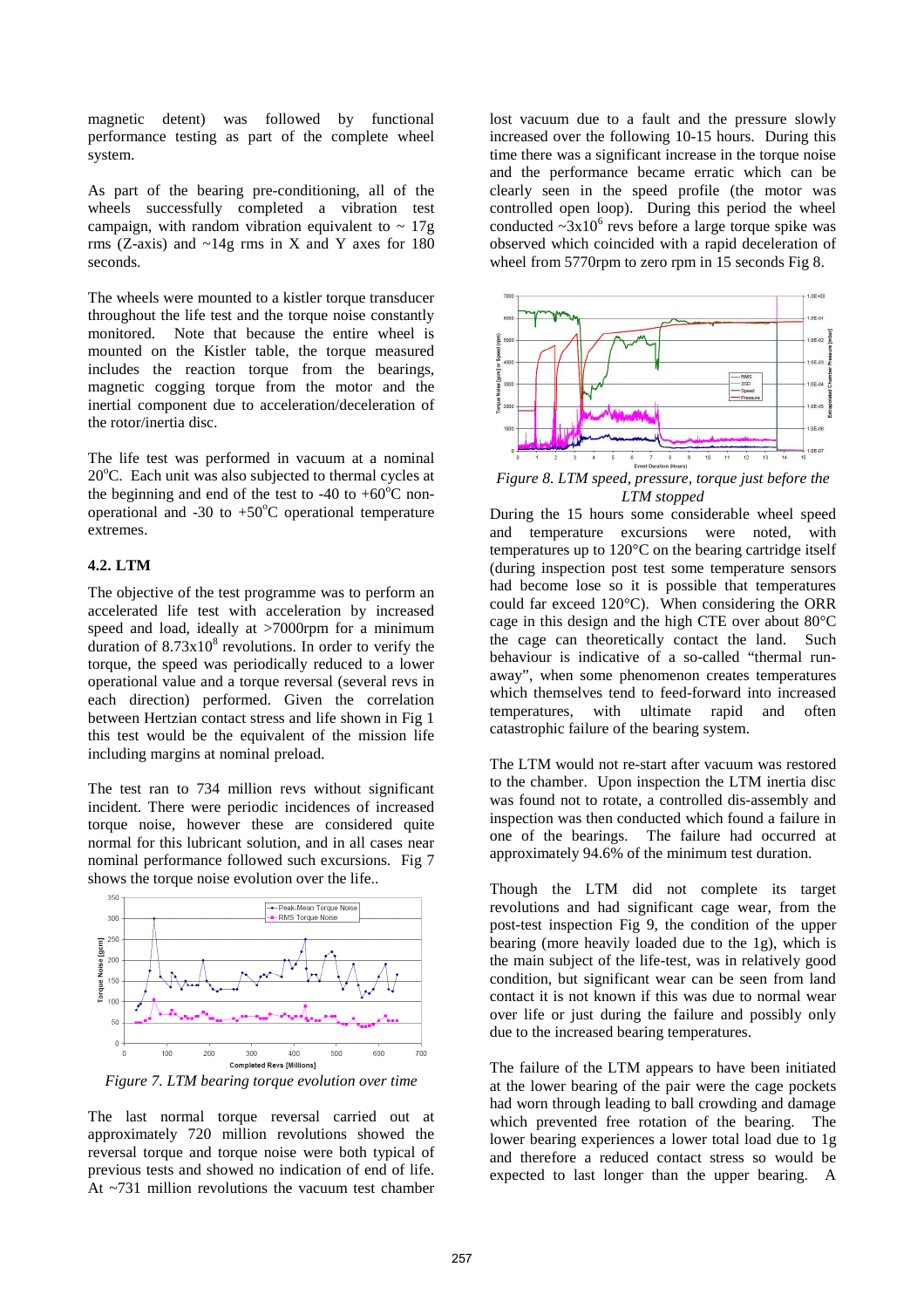number of failure scenarios were considered in order to explain this result, however it seems most likely that the failure of the lower bearing was the result of increased temperatures causing cage-land contact before similar contact occurred at the upper bearing. This contact seems to have lead to a "thermal runaway" at the lower bearing in which higher temperatures generated increased contact forces and dissipations due to cage drag and ultimately such significant wear that premature failure was caused in a very short period of time.



*Figure 9. LTM upper bearing race, balls, cage post test* 

The test suspension also occurred shortly after some disruption to the nominally stable thermal environment. This disruption was instigated by the failure of the laboratory air supply, which lead to the vacuum valve closure. A Delta-Test was repeated on a re-built bearing assembly in an attempt to simulate the even however, perhaps because the Delta-Test bearings were in new condition (i.e. with no cage wear or debris) the failure could not be repeated.

## **4.3. QM1**

When considering the achieved LTM revs with respect to the contact stress the achieved life sits between the 2 trend lines in Fig 1 and so could be considered "in  $$ family". Given also that the LTM test was suspended prematurely due to a failure which seemed to be initiated by test facility, rather than test-item issue, a decision was made to use the same cage design on the subsequent QM1 unit as for the LTM.

QM1 performed most of it's testing at constant speeds, from the start a cautious approach was taken due to the LTM failure and the speeds were built up gradually before achieving the target life test speed >5000rpm,

The torque noise performance was relatively stable but slightly noisier bearing performance was noticed approaching 1000 million revolutions Fig11. Due to the proximity of the launch date ~6 months the wheel was tested in a flight representative operational mode cycling around ~1800rpm for the remainder of the test,

which, though providing a lower mean operational speed, allowed monitoring of what could be considered normal performance of the wheel with respect to torque, current draw and temperatures



*Figure 11. QM1 Torque performance V's revolutions* 

At  $\sim$ 1.5x10<sup>9</sup> revolutions an increase in temperature tripped one of the temperature sensors which turned the power to the wheel off and allowed the wheel to coast to zero speed in approximately 8 minutes. This "coastdown" time, a very sensitive indicator of bearing performance, was characteristic of normal bearing health. The torque noise and current measurements at this point were also not considered anomalous in any way when compared to recent performance. However the wheel would not restart and upon initial investigation the wheel inertia was found to be misaligned which was later found to be related to ball bearing crowding related to cage pocket wear-through in the upper (higher-loaded) bearing Fig12. This was different to the LTM failure although expected as it is the higher loaded bearing of the pair.



*Figure 12. QM1 upper bearing cage post life test* 

During inspection the bearing cartridge had contained a substantial volume of very fine cage wear debris which had migrated (possibly during chamber venting) within the bearing cartridge and outside into the wheel enclosure (Fig 13).

Once removed the lower bearing (albeit un-preloaded) could be rotated by hand freely without any "highertorque" position felt. The cage showed some signs of cage pocket wear and elongation, but was generally in relatively good condition Fig 14. There was some evidence of polishing of cage outer surface indicating contact with the outer land in addition to the inner land, most likely caused by the cage running in this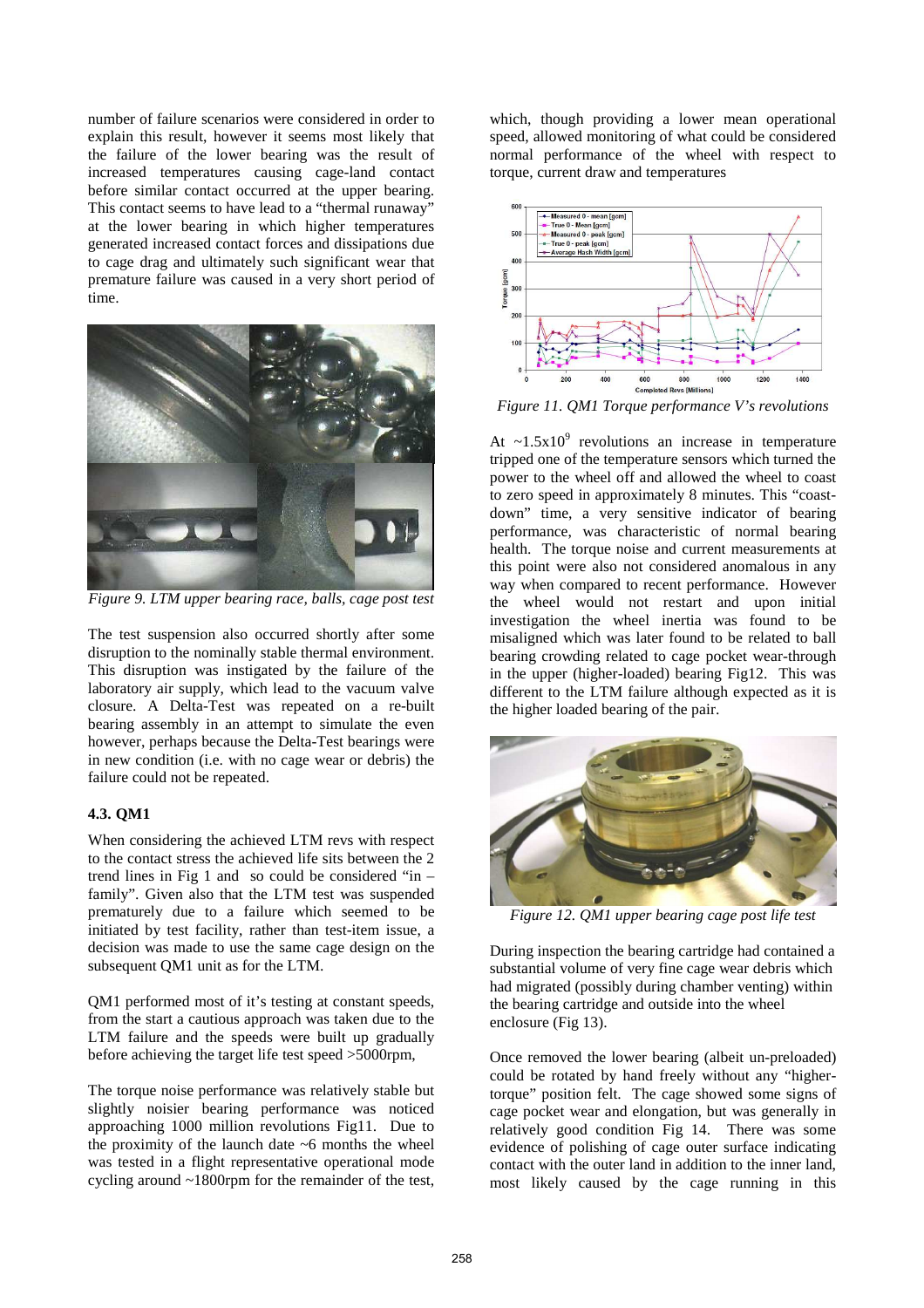configuration for some time, perhaps due to its relatively low rigidity, or due to thermal strains (this cage was not heat treated). The cages were weighed following testing and showed a reduction of 0.17g measured in the lower bearing and 0.55g in the upper bearing.



*Figure 13. QM1 debris over wheel electronics* 



*Figure 14. QM1 lower cage post life test* 

QM1 completed a total of  $\sim$ 1.51x10<sup>9</sup> revolutions and 13680 zero-crossings. Due to the 1g stress distribution, this is equivalent to a lifetime of  $1.65x10^9$  revs in orbit. When considering the achieved life to Fig 1 the OM1 data points are in line with the lower test trend line and above the minimum required revolutions of the Giove-A life. The lower bearing initial nominal land thickness between each ball slot or hole was measured to be 1.760mm. The thickness of this land post-test was measured and found to be on average 1.264mm, and shows more life remaining in the cage. Furthermore, though this cannot be quantified, it is expected that 1g cage weight and velocity profiles used in a 1g accelerated test also accelerate cage wear beyond that which would be expected in flight and provide for unsymmetric cage wear. This however is an accepted limitation of ground testing.

#### **4.4. QM2**

QM2 followed the same test programme as QM1 but at ESA request (this test was funded by ESA as part of the GIOVE-A2 programme) the test was run in a more flight-like profile with only relatively modest test acceleration factor. A +/-1000rpm velocity sine wave was performed with a 6 hour period. This less arduous and accelerated test was agreed due to concerns that previous tests may have been un-representatively harsh and perhaps created un-representative wear caused by fixed high-speed uni-directional motion combined with 1g cage effects leading to premature failure of the bearing cage.

Given also that a further aim of the test was to be able to implement any successful changes into the GIOVE-A2 wheels the build of which was imminent, it was considered essential to make an intermediate inspection in time to change the flight design IF wear was concerning. Therefore an inspection was carried out after about 25% of the planned test duration and this showed nominal cage condition and wear which could be extrapolated to show with good confidence the likely success of the design.

Over the 32-week test a total of 195.8 million revs were completed, which corresponds to 855 cycles and a total of 2,606 zero crossings.

The wheel showed good constant rms torque noise performance at ~20gcm as shown in Fig 16 in which the peak torques correspond to the highest peak measured during the course of each week of testing and were typically recorded as the wheel changed rotation direction and the current data correspond to the largest mean values measured at the maximum wheel speed of 1,000 rpm.



Upon completion the wheel was stripped down and the bearings / cages inspected. The bearings exhibited features consistent with operation for ~195 million revs, with no excessive quantities of debris or abnormal wear as had been seen in previous tests where the cage land and ball contact had caused significant wear. The appearance of the ball track was consistent with normal operation and transferred lubricant was present on both inner and outer raceways. The balls appeared slightly dulled due to transferred lubricant adhering to the balls, also consistent with normal operation. The cages were in good condition Fig 17, there were witness marks both in the ball pockets and on the ID which are consistent with normal operation and it was predicted on the basis of these observations and cage mass measurements that there was still considerable life left in the cage (assuming that life would ultimately be limited by wear at the ball pockets). There was once again however slight marking on the OD indicating contact with the outer land which should not be possible in normal operation.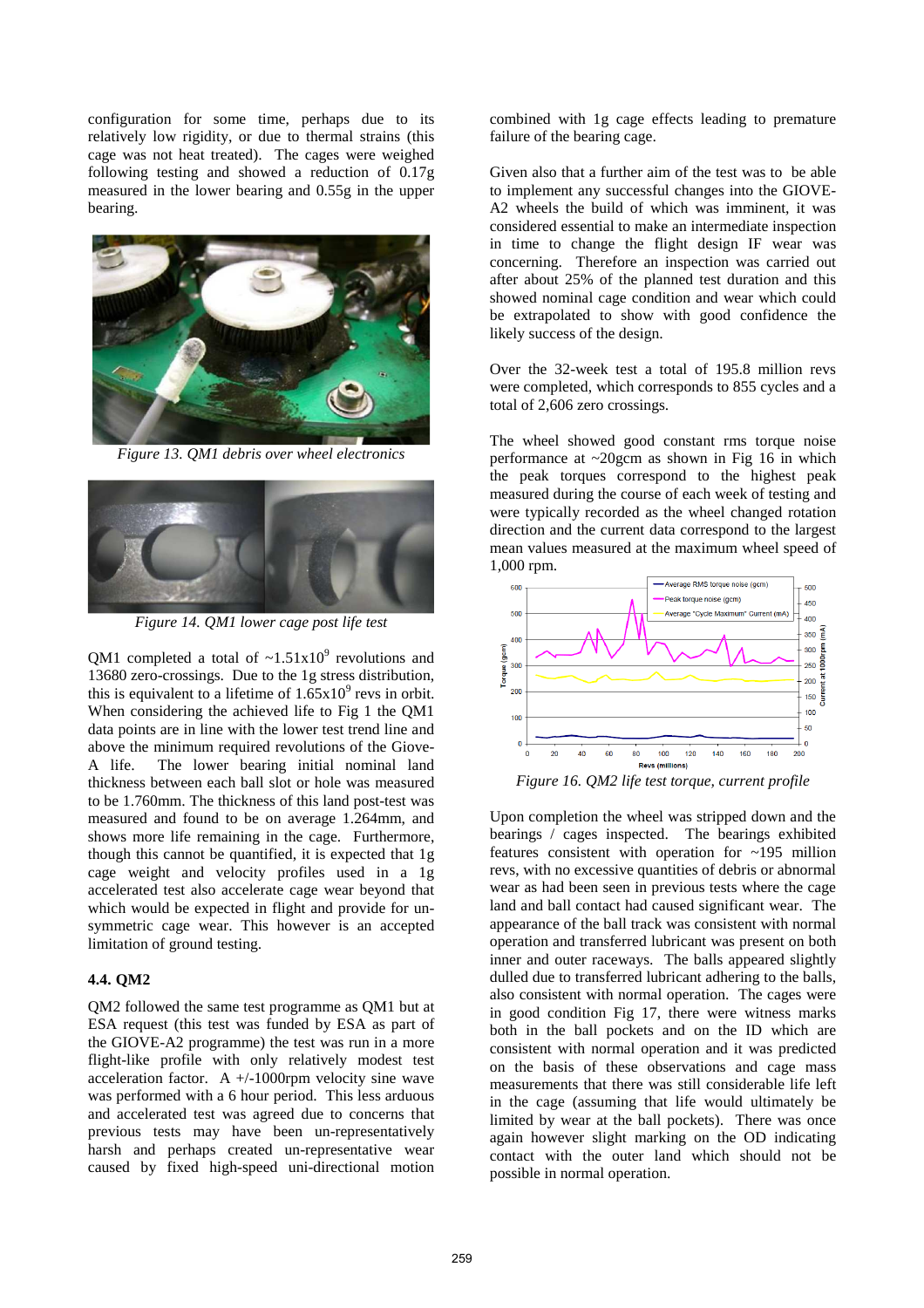

*Figure 17. QM2 bearing cage post life test* 

The cages were weighed and measured following testing and the wear of the cages was minimal, with a reduction of 2mg measured in the lower bearing and 18mg in the upper bearing.

Reductions in both the OD's and ID's of the cages were also measured, although the measurements indicate dimensional changes of less than 0.1%.

#### **5. IN ORBIT PERFORMANCE**

In the 66 months since December 2005, 4 wheels have been and continue to be successfully operating on GIOVE-A accumulating  $\sim 1.6 \times 10^9$  revolutions, so achieving more successful revolutions than any of the previous life tests adding a invaluable point on Fig 1 and so reinforcing the life predictions of the PGM-HT material. The operating mode has changed from the start of the mission to reduce the wheel speeds initially to be certain to achieve the mission life with margin but since to extend the mission life which was originally only 27 months, Fig18. There have been short periods of higher current draw throughout the mission which is quite common for this type of PGM-HT lubrication, and the wheels are currently running in a stable mode with good, constant current draw. As can be seen in Fig19, wheel 1 has a slightly increased current draw compared to the other wheels however this wheel has had slightly higher current throughout the mission.



 *Figure 19. GIOVE-A In orbit wheel data – current* 

#### **6. DISCUSSION**

There are careful considerations to be made when designing and testing self-lubricating wheel systems. As they are sacrificial in nature and rely on cage material transfer to balls and ultimately to the raceway, the speed of the wheels must be managed to be as low as possible in order to maximise life. However it is also clear that, as shown by in-orbit data from SSTL, self-lubricated wheels with PGM-HT have a place in the market.

Moving from use of small bearings with relatively thick-section and therefore rigid snap-over cages to larger thin section bearings and hence more flexible thin-section cages manufactured in PGM-HT was not straightforward. When compared to its predecessor Duroid, or the cotton phenolic material typically used in cages for liquid lubricated bearings, PGM-HT has a inherently much lower stiffness and clearances need to be carefully considered at the design stage.

In thin section bearings it is also clear that the shrinkage and high CTE of the PGM-HT material which was unexpected and not considered during the initial design is also an important consideration. The successful outcome of QM2 life test wheel has shown that if suitably designed and pre-conditioned by heat treatment this self-lubricating cage material can be suitable for larger bearings and systems required to performing billions of revolutions such as wheels or potentially long-life scan mechanisms/radiometers.

There was a very significant difference in the specific mass loss per cage revolution between QM1 and QM2. Even though the cages and test velocity profiles were different in some ways it may also be that this difference reflects the findings presented recently [3] regarding the difference in wear characteristics of untreated and heat-treated PGM-HT. This effect might be further investigated.

The finally selected cage design of QM2 has clearly been shown to be sufficiently stable to provide good wear properties.

One conclusion from the test campaigns presented here might be that it is essential to vary the test velocity profile in a flight-representative manner even in a highly accelerated test and particularly for thin-section cages to take care to avoid un-representative cage forces due to too frequent or too sharp accelerations/decelerations when compared to the intended flight use.

Previous life tests conducted by ESTL for SSTL on SR6 bearings lubricated with PGM-HT snap-over (cronwed) cages have shown very good performance and little wear after significant running for hundreds of millions of revolutions even with Hertzian contact stresses up to ~1000MPa.